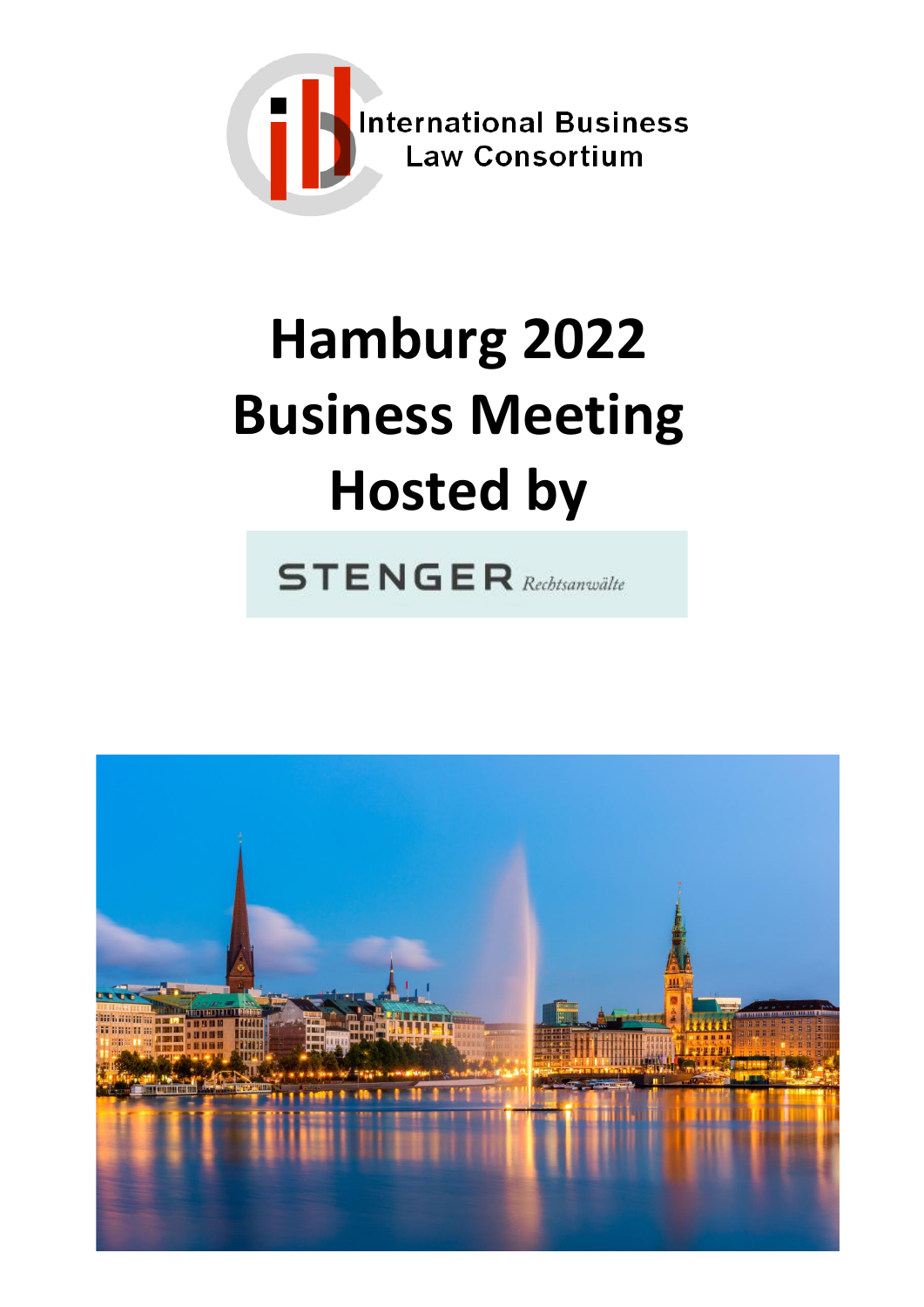### **General Information**

#### **COVID Related Information**

The city of Hamburg requires you to wear a FFP2 (N95) mask at all times indoors – except when you are eating and/or drinking.

If you need a COVID Test result before your departure from Hamburg, the hotel suggests the following two pharmacies in walking distance. Both seem to offer PCR and AG tests, but for either you may have to pre-register:

- <https://app.no-q.info/en/corona-testzentrum-colonnaden-72/checkins#/3567/>
- <https://www.corona-testzentrum-stephansplatz.de/>

For general information regarding arrival into and departure from Germany, please see [https://www.auswaertiges-amt.de/en/coronavirus/2317268.](https://www.auswaertiges-amt.de/en/coronavirus/2317268)

#### **Attire**

The attire for the professional sessions, lunches and dinners on Thursday and Friday is business casual and casual for all other events. Make sure you wear comfortable shoes. All programs take place rain or shine.

#### **Accommodation and Breakfasts**

All room related cost at the SIDE Design Hotel Hamburg including breakfast, taxes, and service charges for the nights of the meeting (Thursday night, Friday night and Saturday night), as well as meeting arrangements with lunch and coffee breaks are billed to the IBLC Master Account. Any extended nights or other extras will be billed to your individual account.

Breakfasts are served according to hotel breakfast times in the hotel breakfast room. Check-in is at 15.00; check out is at 12 noon.

#### **Professional Sessions and Lunches**

Professional sessions convene according to schedule in the SIDE's Meeting room **XL2**.

#### **Cocktails and Dinners**

On **Thursday** the welcome reception and opening dinner will take place at the SIDE Design Hotel Sky Lounge.

**Friday's** cocktail dinatoire is sponsored by and hosted at our host firm, Stenger's, offices [https://goo.gl/maps/NBRE7TjKBwu57sdA9.](https://goo.gl/maps/NBRE7TjKBwu57sdA9) As the venue is not a restaurant, it might be prudent for everyone to do an antigen (self) test at the hotel or at a pharmacy.

**Saturday's** concluding dinner will be held at Club an der Alster. Return to the hotel is at around 22:00.

#### **Saturday Lunch and Afternoon**

The 20 people that have reserved their tickets\* for attending the football game will leave right after the professional program. All others will walk to the Hamburger Fischerstube <https://goo.gl/maps/jdkJFauLxiVbBoHU9> for a relaxed lunch. After the game has concluded, we will all meet up again at the Landungsbrücken for a sightseeing harbour tour.

<sup>\*</sup>1 Fernando Rivadeneyra, 2 Rogelio Vargas, 3 Joan Vidal, 4 Talmac Bel, 5 Paul Hopkins, 6 Alex Butler, 7 Rick & 8 Heather Holzer, 9 Dan and 10 Allison Gardenswartz, 11 Sophie Lagayette, 12 Riccardo Cajola, 13 Rob Solomon, 14 Greg Leather, 15 Jim Zipursky, 16 Janos & 17 Melinda Rausch, 18 Carlos Alazya, 19 Pamela Johanson, 20 Kate Toomey.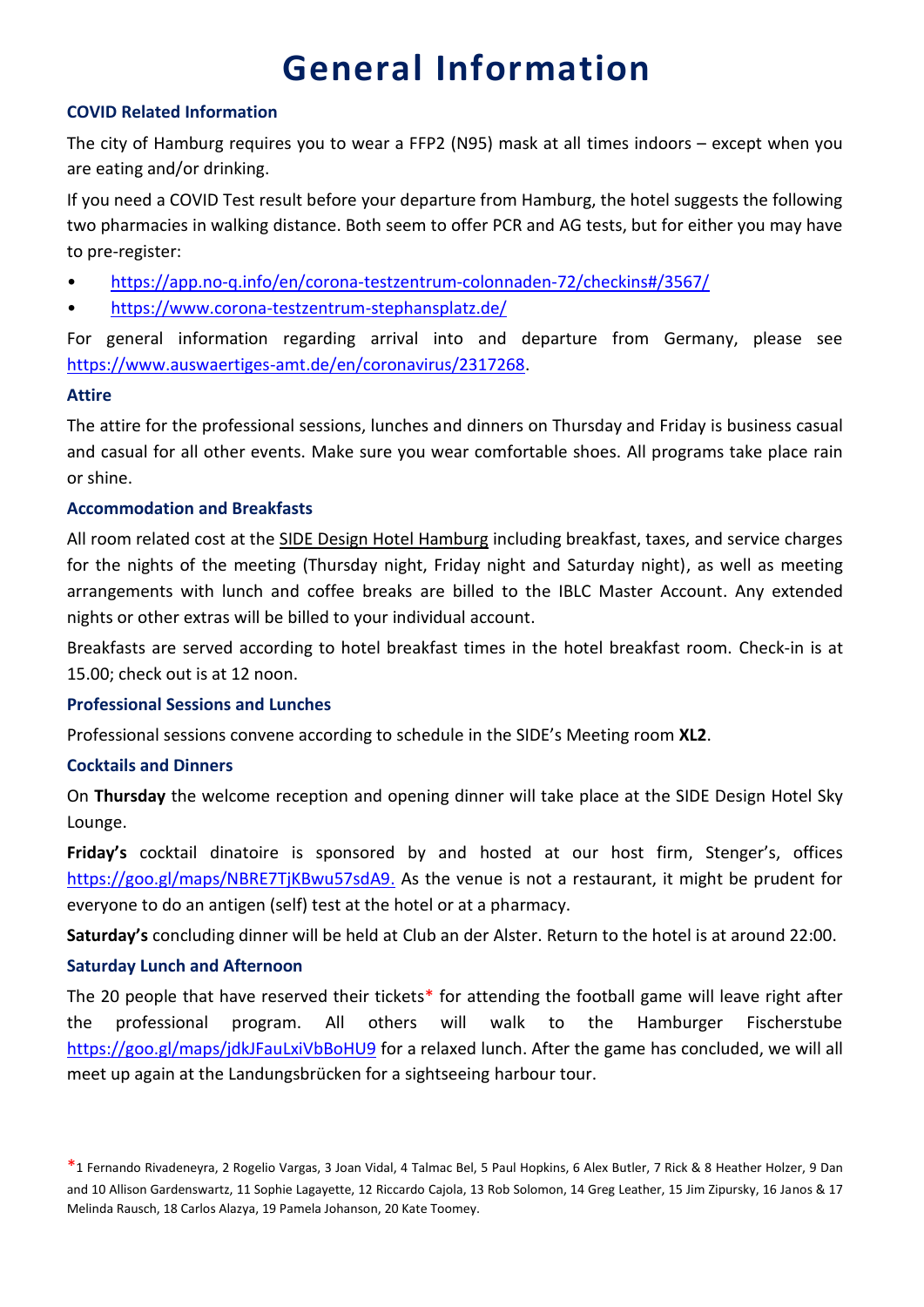## **Schedule**

| Delegates only    |                                                | <b>Accompanying Guests only</b>                                                                                                                                    | Everybody                                    |
|-------------------|------------------------------------------------|--------------------------------------------------------------------------------------------------------------------------------------------------------------------|----------------------------------------------|
| Thursday, 7 April |                                                |                                                                                                                                                                    | <b>Attire: Business Casual</b><br>Sky Lounge |
| 18:00             |                                                | Welcome Reception with Opening remarks Gernot Stenger & Rick Holzer and                                                                                            |                                              |
|                   |                                                | Introduction of $\mathcal{D}$ New Faces $\mathcal{D}$                                                                                                              |                                              |
|                   | 19:00-22:00 Opening Dinner                     |                                                                                                                                                                    |                                              |
| Friday, 8 April   |                                                | General Attire: Business Casual Attire Guest Program: Casual                                                                                                       |                                              |
|                   | <b>Breakfast</b>                               |                                                                                                                                                                    | <b>Meeting Room XL2</b>                      |
| $9:00-9:30$       | Coffee                                         |                                                                                                                                                                    |                                              |
| 9:30-10:00        |                                                | New Member Firms Attending $\mathcal{S}$                                                                                                                           |                                              |
|                   | п                                              | Daniel Ziska on cooperation with MPR                                                                                                                               |                                              |
| 10:00-11:00       | <b>Aviation Law</b>                            |                                                                                                                                                                    |                                              |
|                   | Jana-Natascha Garisch<br>п                     |                                                                                                                                                                    |                                              |
|                   | Wiebke Seyffert<br>п                           |                                                                                                                                                                    |                                              |
|                   | Gernot Stenger<br>п                            |                                                                                                                                                                    |                                              |
|                   | Christina Kaiser<br>п                          |                                                                                                                                                                    |                                              |
| 10:00-15:00       |                                                | Accompanying Guests Program - Meet in Lobby with a Stenger Representative                                                                                          |                                              |
| 11:00-11:30       | <b>Coffee Break</b>                            |                                                                                                                                                                    |                                              |
| 11:30-12:30       | <b>Sanctions, Resources, and Supply Chains</b> |                                                                                                                                                                    |                                              |
|                   |                                                | Moderator: Katherine Toomey & Ruzbeh Hosseini                                                                                                                      |                                              |
|                   | п                                              | Denis Philippe: Energy Supplies and Contract Adjustment                                                                                                            |                                              |
|                   | п                                              | Richard O'Neill: US Sanction Impacts on Trade                                                                                                                      |                                              |
| 12:30-14:00       | Lunch at Hotel                                 |                                                                                                                                                                    |                                              |
| 14:00-15:00       | <b>Information Technology Law</b>              |                                                                                                                                                                    |                                              |
|                   |                                                | Moderator: Marta Gil de Biedma Rodríguez-Salmones & Jean-François Libert                                                                                           |                                              |
|                   | п                                              | Alina Popescu: Digital Platforms Regulation in the EU and the UK                                                                                                   |                                              |
|                   | п                                              | Philip Raich: An Introduction to Blockchain Regulation                                                                                                             |                                              |
| 15:00-15:15       | Coffee Break                                   |                                                                                                                                                                    |                                              |
| 15:15-17:00       |                                                | <b>Emerging Environment, Social, Governance (ESG) Concerns</b>                                                                                                     |                                              |
|                   |                                                | Moderator: Daniel Ziska & Ingrid Kamar                                                                                                                             |                                              |
|                   | Е                                              | Nicolas Ollivier: Mis-Selling of purported ESG Collective Investment Funds                                                                                         |                                              |
|                   | п<br>п                                         | Renaud Le Squeren: Corporate Governance in Connection with ESG in the EU<br>Riccardo Cajola: Mandatory EU Corporate Due Diligence on Business, Human Rights        |                                              |
|                   | and Environment                                |                                                                                                                                                                    |                                              |
|                   | п                                              | Sven Tjarks: New German Supply Chain Due Diligence Act                                                                                                             |                                              |
| 17:30             |                                                | Meet in Lobby to walk to Stenger PartGmbBH Offices (Englische Planke $2 -$ just<br>opposite St Michaelis Church) Directions: https://goo.gl/maps/NBRE7TjKBwu57sdA9 |                                              |